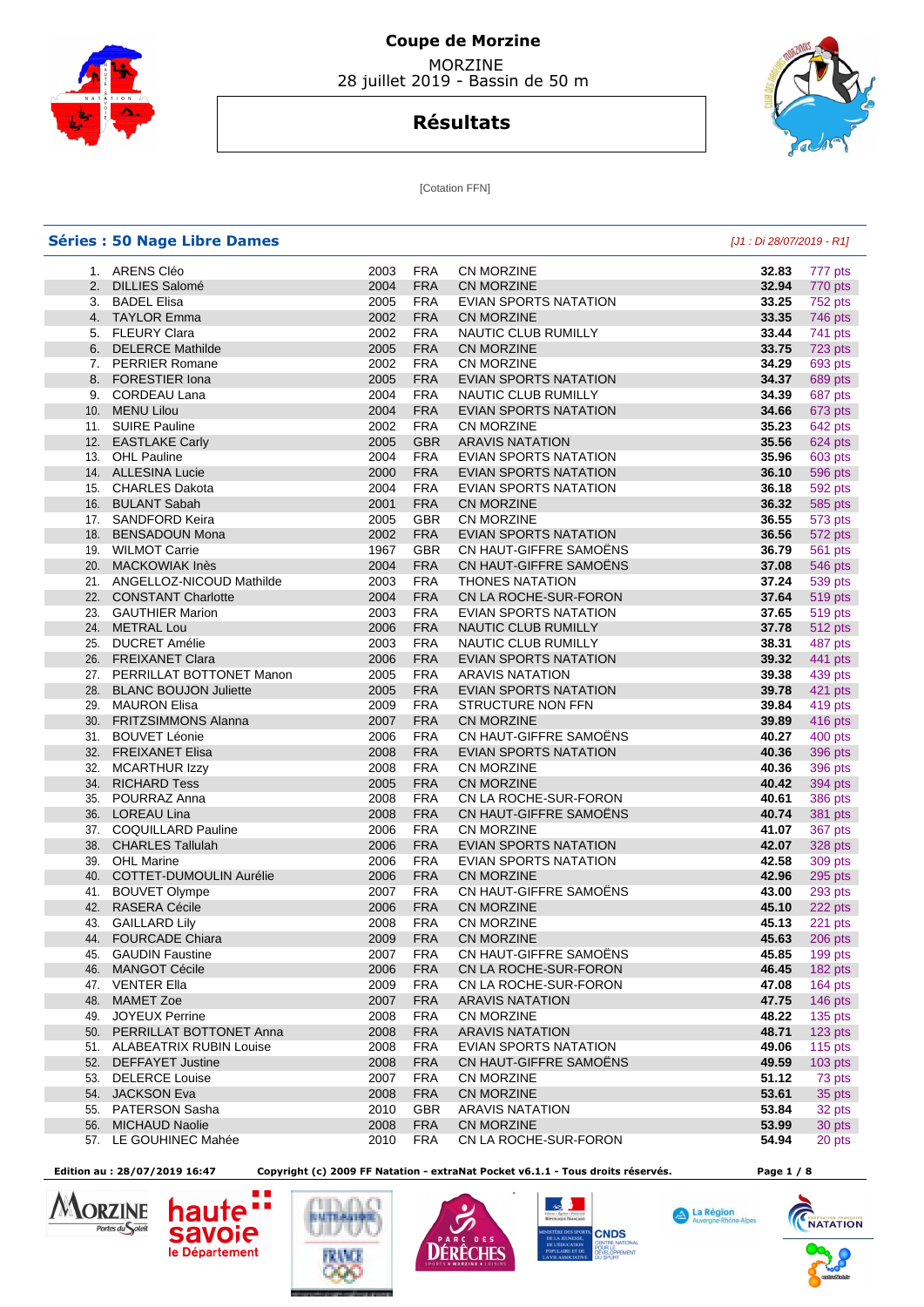



## **Résultats**

### **(Suite) Séries : 50 Nage Libre Dames [J1 : Di 28/07/2019 - R1]**

#### 58. DESBIOLLES Alice 2009 FRA CN LA ROCHE-SUR-FORON **55.68** 14 pts 59. PICHON Julie 2010 FRA CN LA ROCHE-SUR-FORON **58.65** 1 pt 60. COLLOMBAR Tessa 2010 FRA CN MORZINE **59.58** 1 pt 61. BOUVIER Nolwenn 2010 FRA CN MORZINE **59.59** 1 pt 62. THORPE Sadie 2009 FRA CN MORZINE **1:00.44** 1 pt 63. BRODIN Clémence 2011 FRA CN LA ROCHE-SUR-FORON **1:01.76** 1 pt 64. IRBE Evelina 2011 FRA CN CHÂTEL **1:03.82** 1 pt 65. NICOL Mia 2010 FRA CN MORZINE **1:06.48** 1 pt 66. NICOL Isobel 2008 FRA CN MORZINE **1:07.29** 1 pt 67. DODD Seren 2008 FRA CN MORZINE **1:14.84** 1 pt 68. BONNEPART Calixte 2013 FRA CN CHÂTEL **1:14.88** 1 pt --- BORDY Angela 2009 FRA THONES NATATION **DNS**  --- COCKS Selina 1974 FRA CN HAUT-GIFFRE SAMOËNS **DNS dec**  --- GATLAND Mia 2007 FRA CN MORZINE **DNS dec**  --- TARLETON Sophia 2007 FRA STRUCTURE NON FFN **DNS dec**  --- TUPIN Nina 2005 FRA CN CHÂTEL **DNS dec**

### **Séries : 50 Nage Libre Dames - (Avenirs : 6 - 10 ans)** [J1 : Di 28/07/2019 - R1]

|                   | <b>MAURON Elisa</b>      | 2009 | <b>FRA</b> | STRUCTURE NON FFN      | 39.84      | 419 pts |
|-------------------|--------------------------|------|------------|------------------------|------------|---------|
|                   | 2. FOURCADE Chiara       | 2009 | <b>FRA</b> | <b>CN MORZINE</b>      | 45.63      | 206 pts |
| 3.                | <b>VENTER Ella</b>       | 2009 | <b>FRA</b> | CN LA ROCHE-SUR-FORON  | 47.08      | 164 pts |
| 4.                | <b>PATERSON Sasha</b>    | 2010 | <b>GBR</b> | <b>ARAVIS NATATION</b> | 53.84      | 32 pts  |
| 5.                | LE GOUHINEC Mahée        | 2010 | <b>FRA</b> | CN LA ROCHE-SUR-FORON  | 54.94      | 20 pts  |
| 6.                | <b>DESBIOLLES Alice</b>  | 2009 | <b>FRA</b> | CN LA ROCHE-SUR-FORON  | 55.68      | 14 pts  |
|                   | <b>PICHON Julie</b>      | 2010 | <b>FRA</b> | CN LA ROCHE-SUR-FORON  | 58.65      | 1 pt    |
| 8.                | <b>COLLOMBAR Tessa</b>   | 2010 | <b>FRA</b> | <b>CN MORZINE</b>      | 59.58      | 1 pt    |
| 9.                | <b>BOUVIER Nolwenn</b>   | 2010 | <b>FRA</b> | <b>CN MORZINE</b>      | 59.59      | 1 pt    |
| 10.               | <b>THORPE Sadie</b>      | 2009 | <b>FRA</b> | CN MORZINE             | 1:00.44    | 1 pt    |
| 11.               | <b>BRODIN Clémence</b>   | 2011 | <b>FRA</b> | CN LA ROCHE-SUR-FORON  | 1:01.76    | 1 pt    |
| 12.               | <b>IRBE Evelina</b>      | 2011 | <b>FRA</b> | <b>CN CHÂTEL</b>       | 1:03.82    | 1 pt    |
| 13.               | NICOL Mia                | 2010 | <b>FRA</b> | CN MORZINE             | 1:06.48    | 1 pt    |
| 14.               | <b>BONNEPART Calixte</b> | 2013 | <b>FRA</b> | <b>CN CHÂTEL</b>       | 1:14.88    | 1 pt    |
| $\qquad \qquad -$ | <b>BORDY Angela</b>      | 2009 | <b>FRA</b> | <b>THONES NATATION</b> | <b>DNS</b> |         |

#### **Séries : 100 Nage Libre Dames - (Seniors : 18 ans et plus)** [J1 : Di 28/07/2019 - R1]

| $50 \text{ m}$ : | 1. BULANT Sabah<br>$\scriptstyle\cdots$ |  | 2001<br>100 m: 1:20.86 (1:20.86) [1:20.86] | <b>FRA</b> | CN MORZINE             | 1:20.86 | 504 pts |
|------------------|-----------------------------------------|--|--------------------------------------------|------------|------------------------|---------|---------|
|                  | --- COCKS Selina                        |  | 1974                                       | <b>FRA</b> | CN HAUT-GIFFRE SAMOËNS | DNS dec |         |

#### **Séries : 100 Nage Libre Dames - (Juniors : 14 - 17 ans)** [J1 : Di 28/07/2019 - R1]

| $50 m$ :       | ARENS Cléo<br>---       | $100 \text{ m}$ : | 1:12.34 | 2003<br>(1:12.34) | <b>FRA</b><br>[1:12.34] | CN MORZINE            | 1:12.34 | 722 pts |
|----------------|-------------------------|-------------------|---------|-------------------|-------------------------|-----------------------|---------|---------|
| $2^{\circ}$    | <b>DILLIES Salomé</b>   |                   |         | 2004              | <b>FRA</b>              | CN MORZINE            | 1:15.65 | 633 pts |
| $50 m$ :       | ---                     | 100 m:            | 1:15.65 | (1:15.65)         | [1:15.65]               |                       |         |         |
| 3.             | <b>BADEL Elisa</b>      |                   |         | 2005              | <b>FRA</b>              | EVIAN SPORTS NATATION | 1:16.39 | 613 pts |
| $50 m$ :       | ---                     | 100 m:            | 1:16.39 | (1:16.39)         | [1:16.39]               |                       |         |         |
| $\overline{4}$ | <b>TAYLOR Emma</b>      |                   |         | 2002              | <b>FRA</b>              | CN MORZINE            | 1:17.23 | 592 pts |
| $50 m$ :       | ---                     | 100 m:            | 1:17.23 | (1:17.23)         | [1:17.23]               |                       |         |         |
| 5.             | <b>PERRIER Romane</b>   |                   |         | 2002              | <b>FRA</b>              | <b>CN MORZINE</b>     | 1:17.45 | 586 pts |
| $50 m$ :       | ---                     | 100 m:            | 1:17.45 | (1:17.45)         | [1:17.45]               |                       |         |         |
| 6.             | <b>DELERCE Mathilde</b> |                   |         | 2005              | <b>FRA</b>              | CN MORZINE            | 1:18.25 | 566 pts |
| $50 m$ :       | ---                     | 100 m :           | 1:18.25 | (1:18.25)         | [1:18.25]               |                       |         |         |
|                | CORDEAU Lana            |                   |         | 2004              | <b>FRA</b>              | NAUTIC CLUB RUMILLY   | 1:19.15 | 544 pts |
| 50 m:          | ---                     | $100 \text{ m}$ : | 1:19.15 | (1:19.15)         | [1:19.15]               |                       |         |         |

savoie



Edition au : 28/07/2019 16:47 Copyright (c) 2009 FF Natation - extraNat Pocket v6.1.1 - Tous droits réservés. Page 2 / 8





**CNDS** 

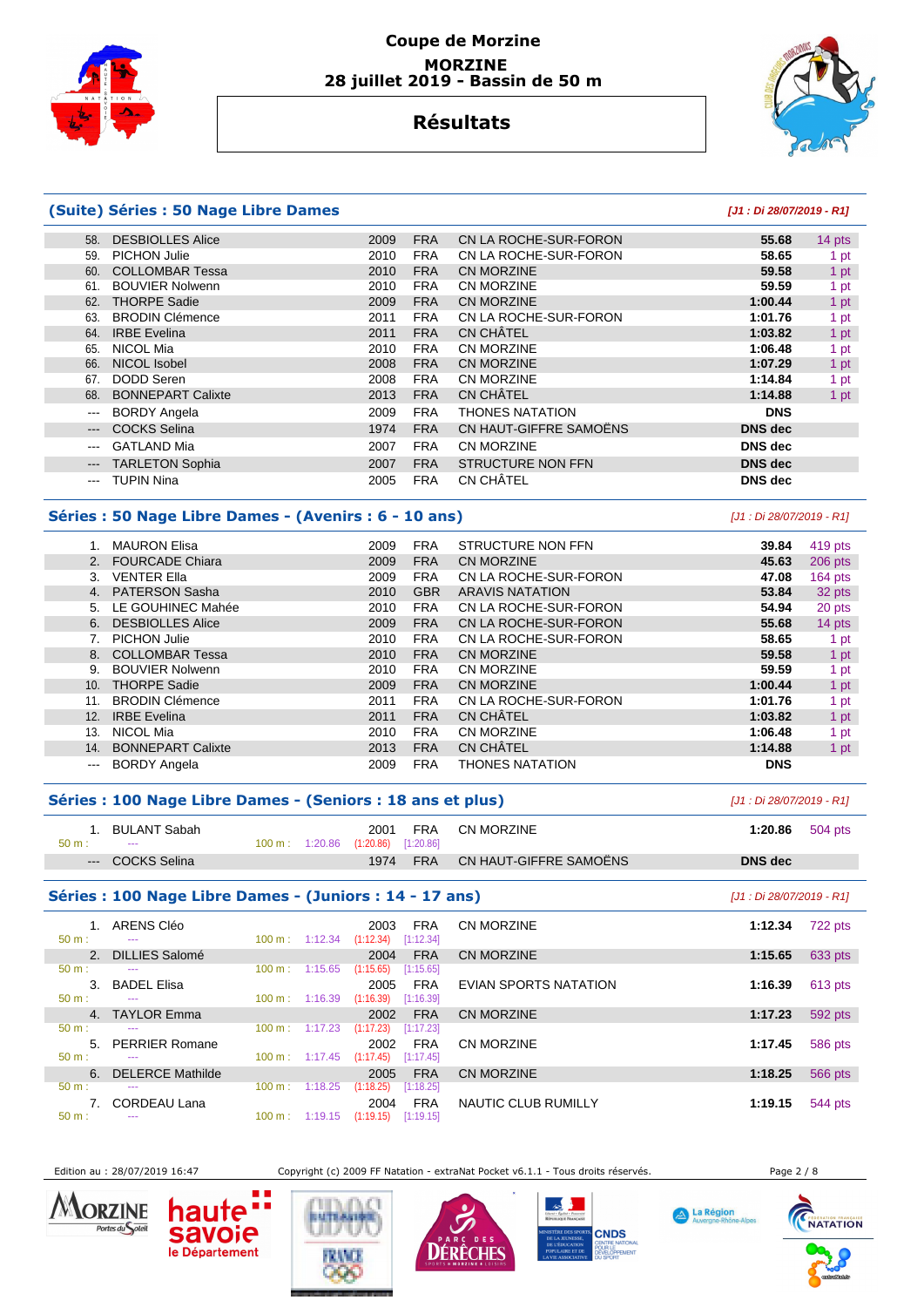

# **Résultats**



|              | (Suite) Séries : 100 Nage Libre Dames - (Juniors : 14 - 17 ans) |                   |                   |                                    |                         |                              | [J1 : Di 28/07/2019 - R1] |                |
|--------------|-----------------------------------------------------------------|-------------------|-------------------|------------------------------------|-------------------------|------------------------------|---------------------------|----------------|
| $50 m$ :     | 8. SUIRE Pauline                                                | $100 \text{ m}$ : |                   | 2002                               | <b>FRA</b>              | CN MORZINE                   | 1:20.19                   | <b>519 pts</b> |
|              | 9. GAUTHIER Marion                                              |                   | 1:20.19           | (1:20.19)<br>2003                  | [1:20.19]<br><b>FRA</b> | <b>EVIAN SPORTS NATATION</b> | 1:20.80                   | 505 pts        |
| 50 m:        | 10. EASTLAKE Carly                                              |                   | 100 m: 1:20.80    | (1:20.80)<br>2005                  | [1:20.80]<br><b>GBR</b> | <b>ARAVIS NATATION</b>       | 1:22.38                   | 469 pts        |
| 50 m:        |                                                                 | 100 m:            | 1:22.38           | (1:22.38)                          | [1:22.38]               | <b>EVIAN SPORTS NATATION</b> | 1:22.79                   |                |
| $50 m$ :     | 11. BENSADOUN Mona                                              | 100 m:            | 1:22.79           | 2002<br>(1:22.79)                  | <b>FRA</b><br>[1:22.79] |                              |                           | 459 pts        |
| 50 m:        | 12. SANDFORD Keira<br>$\frac{1}{2}$                             | 100 m:            | 1:23.39           | 2005<br>(1:23.39)                  | <b>GBR</b><br>[1:23.39] | <b>CN MORZINE</b>            | 1:23.39                   | 446 pts        |
|              | 13. CHARLES Dakota                                              |                   |                   | 2004                               | <b>FRA</b>              | <b>EVIAN SPORTS NATATION</b> | 1:23.84                   | 436 pts        |
| 50 m:        | 14. ANGELLOZ-NICOUD Mathilde                                    |                   | 100 m: 1:23.84    | (1:23.84)<br>2003                  | [1:23.84]<br><b>FRA</b> | <b>THONES NATATION</b>       | 1:29.43                   | 323 pts        |
| 50 m:        |                                                                 |                   | 100 m: 1:29.43    | (1:29.43)                          | [1:29.43]               |                              |                           |                |
| $50 m$ :     | 15. MACKOWIAK Inès                                              |                   | 100 m: 1:29.99    | 2004<br>(1:29.99)                  | <b>FRA</b><br>[1:29.99] | CN HAUT-GIFFRE SAMOËNS       | 1:29.99                   | 313 pts        |
| 16.<br>50 m: | PERRILLAT BOTTONET Manon                                        | 100 m:            | 1:30.43           | 2005<br>(1:30.43)                  | <b>FRA</b><br>[1:30.43] | <b>ARAVIS NATATION</b>       | 1:30.43                   | 305 pts        |
|              | 17. PORTALIER Lucille                                           |                   |                   | 2004                               | <b>FRA</b>              | EVIAN SPORTS NATATION        | 1:30.71                   | 300 pts        |
| $50 m$ :     | 18. RICHARD Tess                                                | 100 m:            | 1:30.71           | (1:30.71)<br>2005                  | [1:30.71]<br><b>FRA</b> | <b>CN MORZINE</b>            | 1:36.37                   | 206 pts        |
| 50 m:        |                                                                 |                   | 100 m: 1:36.37    | (1:36.37)                          | [1:36.37]               |                              |                           |                |
|              | --- TUPIN Nina                                                  |                   |                   | 2005                               | <b>FRA</b>              | CN CHÂTEL                    | <b>DNS</b> dec            |                |
|              | Séries : 100 Nage Libre Dames - (Jeunes : 11 - 13 ans)          |                   |                   |                                    |                         |                              | [J1 : Di 28/07/2019 - R1] |                |
| 50 m:        | 1. MCARTHUR Izzy                                                |                   |                   | 2008                               | <b>FRA</b><br>[1:31.08] | CN MORZINE                   | 1:31.08                   | 293 pts        |
|              | 2. COQUILLARD Pauline                                           |                   | 100 m: 1:31.08    | (1:31.08)<br>2006                  | <b>FRA</b>              | <b>CN MORZINE</b>            | 1:33.19                   | 257 pts        |
| 50 m:        | 3. FREIXANET Elisa                                              | 100 m:            | 1:33.19           | (1:33.19)<br>2008                  | [1:33.19]<br><b>FRA</b> | EVIAN SPORTS NATATION        | 1:36.49                   | 205 pts        |
| $50 m$ :     |                                                                 |                   | 100 m: 1:36.49    | (1:36.49)                          | [1:36.49]               |                              |                           |                |
| 50 m:        | 4. LOREAU Lina                                                  | 100 m:            | 1:37.52           | 2008<br>(1:37.52)                  | <b>FRA</b><br>[1:37.52] | CN HAUT-GIFFRE SAMOENS       | 1:37.52                   | 189 pts        |
|              | 5. FRITZSIMMONS Alanna                                          |                   |                   | 2007                               | <b>FRA</b>              | CN MORZINE                   | 1:37.80                   | 185 pts        |
| 50 m:<br>6.  | <b>COTTET-DUMOULIN Aurélie</b>                                  |                   | 100 m: 1:37.80    | (1:37.80)<br>2006                  | [1:37.80]<br><b>FRA</b> | <b>CN MORZINE</b>            | 1:37.87                   | 185 pts        |
| $50 m$ :     | 7. CHARLES Tallulah                                             |                   | 100 m: 1:37.87    | (1:37.87)<br>2006                  | [1:37.87]<br><b>FRA</b> | EVIAN SPORTS NATATION        | 1:38.10                   | 181 pts        |
| $50 m$ :     |                                                                 | 100 m:            | 1:38.10           | (1:38.10)                          | [1:38.10]               |                              |                           |                |
| 50 m:        | 8. BOUVET Léonie                                                | $100 \text{ m}$ : | 1:41.45           | 2006<br>(1:41.45)                  | <b>FRA</b><br>[1:41.45] | CN HAUT-GIFFRE SAMOËNS       | 1:41.45                   | 137 pts        |
|              | 9. BOUVET Olympe                                                |                   |                   | 2007                               | <b>FRA</b>              | CN HAUT-GIFFRE SAMOËNS       | 1:42.61                   | 124 pts        |
| 50 m:        | 10. GAUDIN Faustine                                             |                   | 100 m: 1:42.61    | (1:42.61)<br>2007                  | [1:42.61]<br><b>FRA</b> | CN HAUT-GIFFRE SAMOËNS       | 1:43.59                   | 112 pts        |
| 50 m:        |                                                                 | 100 m:            | 1:43.59           | (1:43.59)                          | [1:43.59]               |                              |                           |                |
| 50 m:        | 11. EASTLAKE Yasmin                                             |                   | $100 m$ : 1:44.03 | 2007<br>(1:44.03)                  | <b>GBR</b><br>[1:44.03] | <b>ARAVIS NATATION</b>       | 1:44.03                   | 108 pts        |
| 50 m:        | 12. GAILLARD Lily                                               | 100 m:            | 1:45.49           | 2008<br>(1:45.49)                  | <b>FRA</b><br>[1:45.49] | <b>CN MORZINE</b>            | 1:45.49                   | 92 pts         |
|              | 13. MANGOT Cécile                                               |                   |                   | 2006                               | <b>FRA</b>              | CN LA ROCHE-SUR-FORON        | 1:50.46                   | 49 pts         |
| $50 m$ :     |                                                                 |                   |                   | 100 m: 1:50.46 (1:50.46) [1:50.46] |                         |                              |                           |                |

50 m : --- 100 m : 1:51.99 (1:51.99) [1:51.99]

1: --- 100 m : 1:52.86 (1:52.86) [1:52.86]<br>17. DEFFAYET Justine 100 m : 1:52.86 (1:52.86) [1:52.86]



Edition au : 28/07/2019 16:47 Copyright (c) 2009 FF Natation - extraNat Pocket v6.1.1 - Tous droits réservés. Page 3 / 8

**DÉRÊCHES** 

14. MAMET Zoe 2007 FRA ARAVIS NATATION **1:51.42** 43 pts 2007 FRA ARAVIS NATATION

16. RASERA Cécile 2006 FRA CN MORZINE **1:52.86** 33 pts

17. DEFFAYET Justine 2008 FRA CN HAUT-GIFFRE SAMOËNS **1:54.96** 22 pts

15. JOYEUX Perrine 2008 FRA CN MORZINE **1:51.99** 39 pts

 $(1:51.42)$   $[1:51.42]$ 

100 m : 1:54.96 (1:54.96) [1:54.96]

**BUTEASIN** 

£Т

A La Région

**CNDS** 

UR LE<br>VELOPPEMENT



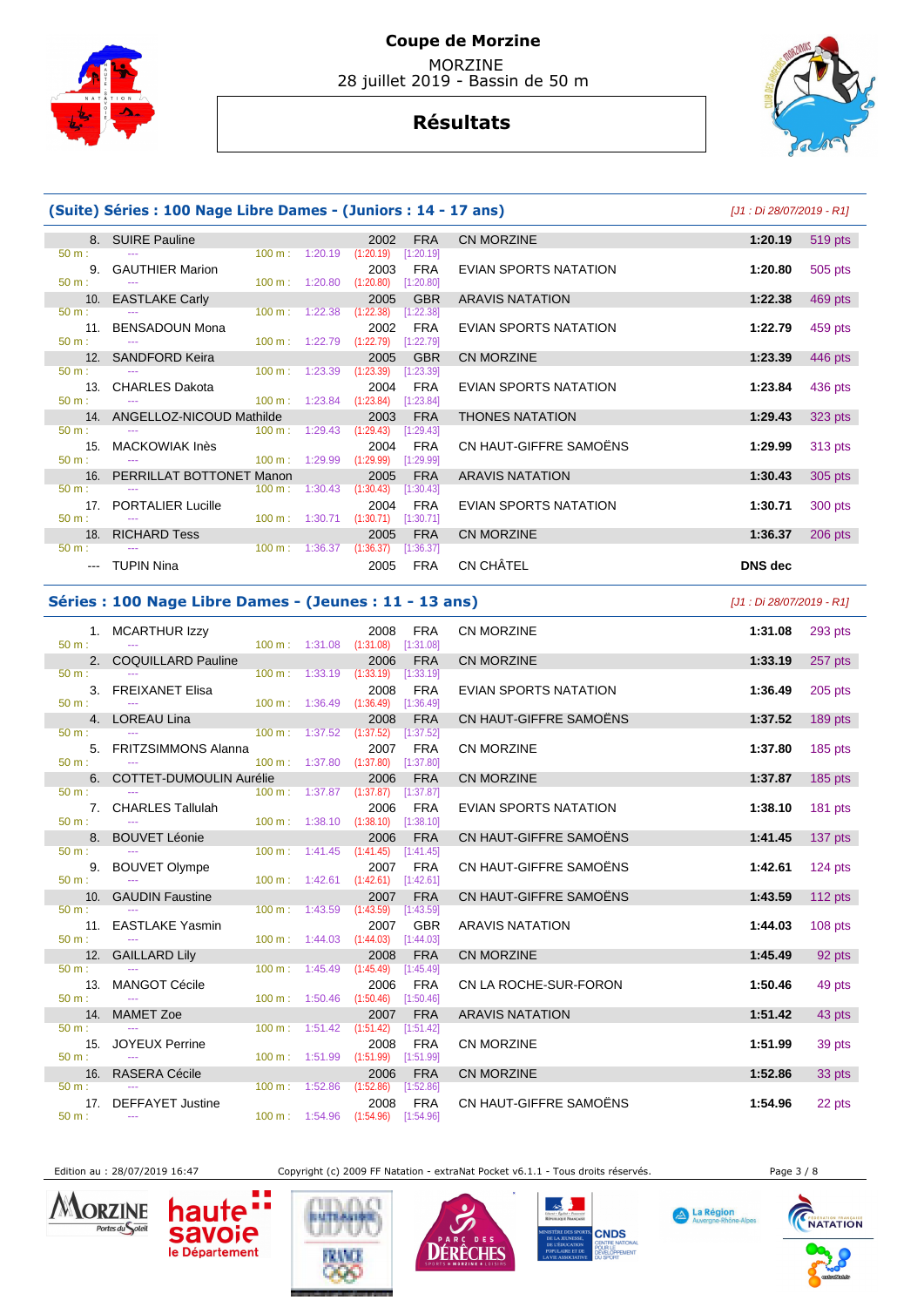

# **Résultats**



| 18. ALABEATRIX RUBIN Louise<br>2008<br><b>EVIAN SPORTS NATATION</b><br>2:00.63<br><b>FRA</b><br>100 m: 2:00.63<br>50 m:<br>(2:00.63)<br>[2:00.63]<br>NICOL Isobel<br><b>FRA</b><br>19.<br>2008<br><b>CN MORZINE</b><br>2:24.25<br>100 m: 2:24.25<br>(2:24.25)<br>$[2:24.25]$<br>--- GATLAND Mia<br>2007<br><b>FRA</b><br><b>CN MORZINE</b><br><b>DNS</b> dec<br>Séries : 100 Nage Libre Dames - (Avenirs : 6 - 10 ans)<br>[J1 : Di 28/07/2019 - R1]<br><b>FRA</b><br>1. MAURON Elisa<br>2009<br>STRUCTURE NON FFN<br>1:30.75<br>$(1:30.75)$ $[1:30.75]$<br>100 m: 1:30.75<br>$\sim$ $\sim$<br>Séries : 50 Dos Dames - (Avenirs : 6 - 10 ans)<br>[J1 : Di 28/07/2019 - R1]<br>1. FOURCADE Chiara<br><b>FRA</b><br>2009<br><b>CN MORZINE</b><br>50.02<br>2. VENTER Ella<br>2009<br><b>FRA</b><br>CN LA ROCHE-SUR-FORON<br>54.44<br>3. PATERSON Sasha<br><b>GBR</b><br><b>ARAVIS NATATION</b><br>2010<br>59.17<br>4. LE GOUHINEC Mahée<br>2010<br><b>FRA</b><br>CN LA ROCHE-SUR-FORON<br>1:00.47<br>5. THORPE Sadie<br>2009<br><b>FRA</b><br>CN MORZINE<br>1:01.63<br>6. DESBIOLLES Alice<br>2009<br><b>FRA</b><br>CN LA ROCHE-SUR-FORON<br>1:03.15<br>7. NICOL Mia<br>2010<br><b>FRA</b><br>CN MORZINE<br>1:03.77<br>8. BRODIN Clémence<br>2011<br><b>FRA</b><br>CN LA ROCHE-SUR-FORON<br>1:04.13<br>9. PICHON Julie<br><b>FRA</b><br>2010<br>CN LA ROCHE-SUR-FORON<br>1:04.43<br>10. BOUVIER Nolwenn<br>2010<br><b>FRA</b><br><b>CN MORZINE</b><br>1:04.63<br>11. COLLOMBAR Tessa<br><b>FRA</b><br>CN MORZINE<br>2010<br>1:07.09<br>CN CHÂTEL<br>12. IRBE Evelina<br>2011<br><b>FRA</b><br>1:10.28<br>CN CHÂTEL<br>13. BONNEPART Calixte<br>2013<br><b>FRA</b><br>1:12.77<br><b>THONES NATATION</b><br>--- BORDY Angela<br><b>FRA</b><br><b>DNS</b> dec<br>2009<br>Séries : 100 Dos Dames - (Seniors : 18 ans et plus)<br>[J1 : Di 28/07/2019 - R1]<br>1. ALLESINA Lucie<br>2000<br>FRA<br>EVIAN SPORTS NATATION<br>1:31.65<br>100 m: 1:31.65 (1:31.65) [1:31.65]<br>$\sim$ $\sim$<br>2. WILMOT Carrie<br><b>GBR</b><br>CN HAUT-GIFFRE SAMOENS<br>1:35.63<br>1967<br>50 m:<br>100 m: 1:35.63<br>(1:35.63)<br>[1:35.63]<br><b>FRA</b><br><b>CN MORZINE</b><br>3. BULANT Sabah<br>2001<br>1:39.29<br>50 m:<br>100 m : 1:39.29 (1:39.29) [1:39.29]<br>Séries : 100 Dos Dames - (Juniors : 14 - 17 ans)<br>[J1 : Di 28/07/2019 - R1]<br>1. FLEURY Clara<br><b>FRA</b><br>NAUTIC CLUB RUMILLY<br>2002<br>1:28.10<br>100 m: 1:28.10 (1:28.10) [1:28.10]<br>50 m:<br>$\sim$<br>2003 FRA CN MORZINE<br>2. ARENS Cléo<br>1:29.14 595 pts<br>$100 \text{ m}: 1:29.14$<br>(1:29.14)<br>50 m:<br>$[1:29.14]$<br><b>FRA</b><br>3. FORESTIER Iona<br>2005<br>EVIAN SPORTS NATATION<br>1:29.40<br>(1:29.40)<br>50 m:<br>$100 \text{ m}: 1:29.40$<br>[1:29.40]<br><b>EASTLAKE Carly</b><br>2005<br><b>GBR</b><br><b>ARAVIS NATATION</b><br>1:33.63<br>4.<br>$100 \text{ m}: 1:33.63$<br>(1:33.63)<br>[1:33.63]<br>5. MENU Lilou<br>2004<br>FRA<br>EVIAN SPORTS NATATION<br>1:35.53<br>50 m:<br>$100 \text{ m}: 1:35.53 (1:35.53)$<br>[1:35.53]<br>$\frac{1}{2}$<br><b>CORDEAU Lana</b><br><b>FRA</b><br>NAUTIC CLUB RUMILLY<br>1:35.86<br>2004<br>471 pts<br>6.<br>1:35.86<br>(1:35.86)<br>$100 \text{ m}$ :<br>[1:35.86]<br>7. SUIRE Pauline<br>2002<br>FRA<br>CN MORZINE<br>1:36.10<br>$100 \text{ m}: 1:36.10 (1:36.10)$<br>[1:36.10]<br>8.<br><b>PORTALIER Lucille</b><br>2004<br><b>FRA</b><br>EVIAN SPORTS NATATION<br>1:39.29<br>50 m:<br>$100 \text{ m}: 1:39.29$<br>(1:39.29)<br>[1:39.29]<br><b>FRA</b><br>9. TAYLOR Emma<br>2002<br>CN MORZINE<br>1:39.75<br>50 m:<br>100 m: 1:39.75<br>(1:39.75)<br>[1:39.75]<br><b>EVIAN SPORTS NATATION</b><br>10.<br><b>OHL Pauline</b><br>2004<br><b>FRA</b><br>1:40.42<br>395 pts<br>50 m:<br>$100 \text{ m}: 1:40.42$<br>(1:40.42)<br>[1:40.42] |          | (Suite) Séries : 100 Nage Libre Dames - (Jeunes : 11 - 13 ans) |  |  | [J1 : Di 28/07/2019 - R1] |           |
|----------------------------------------------------------------------------------------------------------------------------------------------------------------------------------------------------------------------------------------------------------------------------------------------------------------------------------------------------------------------------------------------------------------------------------------------------------------------------------------------------------------------------------------------------------------------------------------------------------------------------------------------------------------------------------------------------------------------------------------------------------------------------------------------------------------------------------------------------------------------------------------------------------------------------------------------------------------------------------------------------------------------------------------------------------------------------------------------------------------------------------------------------------------------------------------------------------------------------------------------------------------------------------------------------------------------------------------------------------------------------------------------------------------------------------------------------------------------------------------------------------------------------------------------------------------------------------------------------------------------------------------------------------------------------------------------------------------------------------------------------------------------------------------------------------------------------------------------------------------------------------------------------------------------------------------------------------------------------------------------------------------------------------------------------------------------------------------------------------------------------------------------------------------------------------------------------------------------------------------------------------------------------------------------------------------------------------------------------------------------------------------------------------------------------------------------------------------------------------------------------------------------------------------------------------------------------------------------------------------------------------------------------------------------------------------------------------------------------------------------------------------------------------------------------------------------------------------------------------------------------------------------------------------------------------------------------------------------------------------------------------------------------------------------------------------------------------------------------------------------------------------------------------------------------------------------------------------------------------------------------------------------------------------------------------------------------------------------------------------------------------------------------------------------------------------------------------------------------------------------------------------------------------------------------------------------------------------------------------------------------------------------------------------------------------------------------------------------------------------------------------------------------------|----------|----------------------------------------------------------------|--|--|---------------------------|-----------|
|                                                                                                                                                                                                                                                                                                                                                                                                                                                                                                                                                                                                                                                                                                                                                                                                                                                                                                                                                                                                                                                                                                                                                                                                                                                                                                                                                                                                                                                                                                                                                                                                                                                                                                                                                                                                                                                                                                                                                                                                                                                                                                                                                                                                                                                                                                                                                                                                                                                                                                                                                                                                                                                                                                                                                                                                                                                                                                                                                                                                                                                                                                                                                                                                                                                                                                                                                                                                                                                                                                                                                                                                                                                                                                                                                                                  |          |                                                                |  |  |                           | 3 pts     |
|                                                                                                                                                                                                                                                                                                                                                                                                                                                                                                                                                                                                                                                                                                                                                                                                                                                                                                                                                                                                                                                                                                                                                                                                                                                                                                                                                                                                                                                                                                                                                                                                                                                                                                                                                                                                                                                                                                                                                                                                                                                                                                                                                                                                                                                                                                                                                                                                                                                                                                                                                                                                                                                                                                                                                                                                                                                                                                                                                                                                                                                                                                                                                                                                                                                                                                                                                                                                                                                                                                                                                                                                                                                                                                                                                                                  |          |                                                                |  |  |                           | 1 pt      |
|                                                                                                                                                                                                                                                                                                                                                                                                                                                                                                                                                                                                                                                                                                                                                                                                                                                                                                                                                                                                                                                                                                                                                                                                                                                                                                                                                                                                                                                                                                                                                                                                                                                                                                                                                                                                                                                                                                                                                                                                                                                                                                                                                                                                                                                                                                                                                                                                                                                                                                                                                                                                                                                                                                                                                                                                                                                                                                                                                                                                                                                                                                                                                                                                                                                                                                                                                                                                                                                                                                                                                                                                                                                                                                                                                                                  | 50 m:    |                                                                |  |  |                           |           |
|                                                                                                                                                                                                                                                                                                                                                                                                                                                                                                                                                                                                                                                                                                                                                                                                                                                                                                                                                                                                                                                                                                                                                                                                                                                                                                                                                                                                                                                                                                                                                                                                                                                                                                                                                                                                                                                                                                                                                                                                                                                                                                                                                                                                                                                                                                                                                                                                                                                                                                                                                                                                                                                                                                                                                                                                                                                                                                                                                                                                                                                                                                                                                                                                                                                                                                                                                                                                                                                                                                                                                                                                                                                                                                                                                                                  |          |                                                                |  |  |                           |           |
|                                                                                                                                                                                                                                                                                                                                                                                                                                                                                                                                                                                                                                                                                                                                                                                                                                                                                                                                                                                                                                                                                                                                                                                                                                                                                                                                                                                                                                                                                                                                                                                                                                                                                                                                                                                                                                                                                                                                                                                                                                                                                                                                                                                                                                                                                                                                                                                                                                                                                                                                                                                                                                                                                                                                                                                                                                                                                                                                                                                                                                                                                                                                                                                                                                                                                                                                                                                                                                                                                                                                                                                                                                                                                                                                                                                  |          |                                                                |  |  |                           |           |
|                                                                                                                                                                                                                                                                                                                                                                                                                                                                                                                                                                                                                                                                                                                                                                                                                                                                                                                                                                                                                                                                                                                                                                                                                                                                                                                                                                                                                                                                                                                                                                                                                                                                                                                                                                                                                                                                                                                                                                                                                                                                                                                                                                                                                                                                                                                                                                                                                                                                                                                                                                                                                                                                                                                                                                                                                                                                                                                                                                                                                                                                                                                                                                                                                                                                                                                                                                                                                                                                                                                                                                                                                                                                                                                                                                                  | 50 m:    |                                                                |  |  |                           | 299 pts   |
|                                                                                                                                                                                                                                                                                                                                                                                                                                                                                                                                                                                                                                                                                                                                                                                                                                                                                                                                                                                                                                                                                                                                                                                                                                                                                                                                                                                                                                                                                                                                                                                                                                                                                                                                                                                                                                                                                                                                                                                                                                                                                                                                                                                                                                                                                                                                                                                                                                                                                                                                                                                                                                                                                                                                                                                                                                                                                                                                                                                                                                                                                                                                                                                                                                                                                                                                                                                                                                                                                                                                                                                                                                                                                                                                                                                  |          |                                                                |  |  |                           |           |
|                                                                                                                                                                                                                                                                                                                                                                                                                                                                                                                                                                                                                                                                                                                                                                                                                                                                                                                                                                                                                                                                                                                                                                                                                                                                                                                                                                                                                                                                                                                                                                                                                                                                                                                                                                                                                                                                                                                                                                                                                                                                                                                                                                                                                                                                                                                                                                                                                                                                                                                                                                                                                                                                                                                                                                                                                                                                                                                                                                                                                                                                                                                                                                                                                                                                                                                                                                                                                                                                                                                                                                                                                                                                                                                                                                                  |          |                                                                |  |  |                           | 325 pts   |
|                                                                                                                                                                                                                                                                                                                                                                                                                                                                                                                                                                                                                                                                                                                                                                                                                                                                                                                                                                                                                                                                                                                                                                                                                                                                                                                                                                                                                                                                                                                                                                                                                                                                                                                                                                                                                                                                                                                                                                                                                                                                                                                                                                                                                                                                                                                                                                                                                                                                                                                                                                                                                                                                                                                                                                                                                                                                                                                                                                                                                                                                                                                                                                                                                                                                                                                                                                                                                                                                                                                                                                                                                                                                                                                                                                                  |          |                                                                |  |  |                           | 208 pts   |
|                                                                                                                                                                                                                                                                                                                                                                                                                                                                                                                                                                                                                                                                                                                                                                                                                                                                                                                                                                                                                                                                                                                                                                                                                                                                                                                                                                                                                                                                                                                                                                                                                                                                                                                                                                                                                                                                                                                                                                                                                                                                                                                                                                                                                                                                                                                                                                                                                                                                                                                                                                                                                                                                                                                                                                                                                                                                                                                                                                                                                                                                                                                                                                                                                                                                                                                                                                                                                                                                                                                                                                                                                                                                                                                                                                                  |          |                                                                |  |  |                           | 111 $pts$ |
|                                                                                                                                                                                                                                                                                                                                                                                                                                                                                                                                                                                                                                                                                                                                                                                                                                                                                                                                                                                                                                                                                                                                                                                                                                                                                                                                                                                                                                                                                                                                                                                                                                                                                                                                                                                                                                                                                                                                                                                                                                                                                                                                                                                                                                                                                                                                                                                                                                                                                                                                                                                                                                                                                                                                                                                                                                                                                                                                                                                                                                                                                                                                                                                                                                                                                                                                                                                                                                                                                                                                                                                                                                                                                                                                                                                  |          |                                                                |  |  |                           | 90 pts    |
|                                                                                                                                                                                                                                                                                                                                                                                                                                                                                                                                                                                                                                                                                                                                                                                                                                                                                                                                                                                                                                                                                                                                                                                                                                                                                                                                                                                                                                                                                                                                                                                                                                                                                                                                                                                                                                                                                                                                                                                                                                                                                                                                                                                                                                                                                                                                                                                                                                                                                                                                                                                                                                                                                                                                                                                                                                                                                                                                                                                                                                                                                                                                                                                                                                                                                                                                                                                                                                                                                                                                                                                                                                                                                                                                                                                  |          |                                                                |  |  |                           | 72 pts    |
|                                                                                                                                                                                                                                                                                                                                                                                                                                                                                                                                                                                                                                                                                                                                                                                                                                                                                                                                                                                                                                                                                                                                                                                                                                                                                                                                                                                                                                                                                                                                                                                                                                                                                                                                                                                                                                                                                                                                                                                                                                                                                                                                                                                                                                                                                                                                                                                                                                                                                                                                                                                                                                                                                                                                                                                                                                                                                                                                                                                                                                                                                                                                                                                                                                                                                                                                                                                                                                                                                                                                                                                                                                                                                                                                                                                  |          |                                                                |  |  |                           | 53 pts    |
|                                                                                                                                                                                                                                                                                                                                                                                                                                                                                                                                                                                                                                                                                                                                                                                                                                                                                                                                                                                                                                                                                                                                                                                                                                                                                                                                                                                                                                                                                                                                                                                                                                                                                                                                                                                                                                                                                                                                                                                                                                                                                                                                                                                                                                                                                                                                                                                                                                                                                                                                                                                                                                                                                                                                                                                                                                                                                                                                                                                                                                                                                                                                                                                                                                                                                                                                                                                                                                                                                                                                                                                                                                                                                                                                                                                  |          |                                                                |  |  |                           | 46 pts    |
|                                                                                                                                                                                                                                                                                                                                                                                                                                                                                                                                                                                                                                                                                                                                                                                                                                                                                                                                                                                                                                                                                                                                                                                                                                                                                                                                                                                                                                                                                                                                                                                                                                                                                                                                                                                                                                                                                                                                                                                                                                                                                                                                                                                                                                                                                                                                                                                                                                                                                                                                                                                                                                                                                                                                                                                                                                                                                                                                                                                                                                                                                                                                                                                                                                                                                                                                                                                                                                                                                                                                                                                                                                                                                                                                                                                  |          |                                                                |  |  |                           | 42 pts    |
|                                                                                                                                                                                                                                                                                                                                                                                                                                                                                                                                                                                                                                                                                                                                                                                                                                                                                                                                                                                                                                                                                                                                                                                                                                                                                                                                                                                                                                                                                                                                                                                                                                                                                                                                                                                                                                                                                                                                                                                                                                                                                                                                                                                                                                                                                                                                                                                                                                                                                                                                                                                                                                                                                                                                                                                                                                                                                                                                                                                                                                                                                                                                                                                                                                                                                                                                                                                                                                                                                                                                                                                                                                                                                                                                                                                  |          |                                                                |  |  |                           | 39 pts    |
|                                                                                                                                                                                                                                                                                                                                                                                                                                                                                                                                                                                                                                                                                                                                                                                                                                                                                                                                                                                                                                                                                                                                                                                                                                                                                                                                                                                                                                                                                                                                                                                                                                                                                                                                                                                                                                                                                                                                                                                                                                                                                                                                                                                                                                                                                                                                                                                                                                                                                                                                                                                                                                                                                                                                                                                                                                                                                                                                                                                                                                                                                                                                                                                                                                                                                                                                                                                                                                                                                                                                                                                                                                                                                                                                                                                  |          |                                                                |  |  |                           | 37 pts    |
|                                                                                                                                                                                                                                                                                                                                                                                                                                                                                                                                                                                                                                                                                                                                                                                                                                                                                                                                                                                                                                                                                                                                                                                                                                                                                                                                                                                                                                                                                                                                                                                                                                                                                                                                                                                                                                                                                                                                                                                                                                                                                                                                                                                                                                                                                                                                                                                                                                                                                                                                                                                                                                                                                                                                                                                                                                                                                                                                                                                                                                                                                                                                                                                                                                                                                                                                                                                                                                                                                                                                                                                                                                                                                                                                                                                  |          |                                                                |  |  |                           | 16 pts    |
|                                                                                                                                                                                                                                                                                                                                                                                                                                                                                                                                                                                                                                                                                                                                                                                                                                                                                                                                                                                                                                                                                                                                                                                                                                                                                                                                                                                                                                                                                                                                                                                                                                                                                                                                                                                                                                                                                                                                                                                                                                                                                                                                                                                                                                                                                                                                                                                                                                                                                                                                                                                                                                                                                                                                                                                                                                                                                                                                                                                                                                                                                                                                                                                                                                                                                                                                                                                                                                                                                                                                                                                                                                                                                                                                                                                  |          |                                                                |  |  |                           | 2 pts     |
|                                                                                                                                                                                                                                                                                                                                                                                                                                                                                                                                                                                                                                                                                                                                                                                                                                                                                                                                                                                                                                                                                                                                                                                                                                                                                                                                                                                                                                                                                                                                                                                                                                                                                                                                                                                                                                                                                                                                                                                                                                                                                                                                                                                                                                                                                                                                                                                                                                                                                                                                                                                                                                                                                                                                                                                                                                                                                                                                                                                                                                                                                                                                                                                                                                                                                                                                                                                                                                                                                                                                                                                                                                                                                                                                                                                  |          |                                                                |  |  |                           | 1 pt      |
|                                                                                                                                                                                                                                                                                                                                                                                                                                                                                                                                                                                                                                                                                                                                                                                                                                                                                                                                                                                                                                                                                                                                                                                                                                                                                                                                                                                                                                                                                                                                                                                                                                                                                                                                                                                                                                                                                                                                                                                                                                                                                                                                                                                                                                                                                                                                                                                                                                                                                                                                                                                                                                                                                                                                                                                                                                                                                                                                                                                                                                                                                                                                                                                                                                                                                                                                                                                                                                                                                                                                                                                                                                                                                                                                                                                  |          |                                                                |  |  |                           |           |
|                                                                                                                                                                                                                                                                                                                                                                                                                                                                                                                                                                                                                                                                                                                                                                                                                                                                                                                                                                                                                                                                                                                                                                                                                                                                                                                                                                                                                                                                                                                                                                                                                                                                                                                                                                                                                                                                                                                                                                                                                                                                                                                                                                                                                                                                                                                                                                                                                                                                                                                                                                                                                                                                                                                                                                                                                                                                                                                                                                                                                                                                                                                                                                                                                                                                                                                                                                                                                                                                                                                                                                                                                                                                                                                                                                                  |          |                                                                |  |  |                           |           |
|                                                                                                                                                                                                                                                                                                                                                                                                                                                                                                                                                                                                                                                                                                                                                                                                                                                                                                                                                                                                                                                                                                                                                                                                                                                                                                                                                                                                                                                                                                                                                                                                                                                                                                                                                                                                                                                                                                                                                                                                                                                                                                                                                                                                                                                                                                                                                                                                                                                                                                                                                                                                                                                                                                                                                                                                                                                                                                                                                                                                                                                                                                                                                                                                                                                                                                                                                                                                                                                                                                                                                                                                                                                                                                                                                                                  | 50 m:    |                                                                |  |  |                           | 547 pts   |
|                                                                                                                                                                                                                                                                                                                                                                                                                                                                                                                                                                                                                                                                                                                                                                                                                                                                                                                                                                                                                                                                                                                                                                                                                                                                                                                                                                                                                                                                                                                                                                                                                                                                                                                                                                                                                                                                                                                                                                                                                                                                                                                                                                                                                                                                                                                                                                                                                                                                                                                                                                                                                                                                                                                                                                                                                                                                                                                                                                                                                                                                                                                                                                                                                                                                                                                                                                                                                                                                                                                                                                                                                                                                                                                                                                                  |          |                                                                |  |  |                           | 475 pts   |
|                                                                                                                                                                                                                                                                                                                                                                                                                                                                                                                                                                                                                                                                                                                                                                                                                                                                                                                                                                                                                                                                                                                                                                                                                                                                                                                                                                                                                                                                                                                                                                                                                                                                                                                                                                                                                                                                                                                                                                                                                                                                                                                                                                                                                                                                                                                                                                                                                                                                                                                                                                                                                                                                                                                                                                                                                                                                                                                                                                                                                                                                                                                                                                                                                                                                                                                                                                                                                                                                                                                                                                                                                                                                                                                                                                                  |          |                                                                |  |  |                           | 413 pts   |
|                                                                                                                                                                                                                                                                                                                                                                                                                                                                                                                                                                                                                                                                                                                                                                                                                                                                                                                                                                                                                                                                                                                                                                                                                                                                                                                                                                                                                                                                                                                                                                                                                                                                                                                                                                                                                                                                                                                                                                                                                                                                                                                                                                                                                                                                                                                                                                                                                                                                                                                                                                                                                                                                                                                                                                                                                                                                                                                                                                                                                                                                                                                                                                                                                                                                                                                                                                                                                                                                                                                                                                                                                                                                                                                                                                                  |          |                                                                |  |  |                           |           |
|                                                                                                                                                                                                                                                                                                                                                                                                                                                                                                                                                                                                                                                                                                                                                                                                                                                                                                                                                                                                                                                                                                                                                                                                                                                                                                                                                                                                                                                                                                                                                                                                                                                                                                                                                                                                                                                                                                                                                                                                                                                                                                                                                                                                                                                                                                                                                                                                                                                                                                                                                                                                                                                                                                                                                                                                                                                                                                                                                                                                                                                                                                                                                                                                                                                                                                                                                                                                                                                                                                                                                                                                                                                                                                                                                                                  |          |                                                                |  |  |                           |           |
|                                                                                                                                                                                                                                                                                                                                                                                                                                                                                                                                                                                                                                                                                                                                                                                                                                                                                                                                                                                                                                                                                                                                                                                                                                                                                                                                                                                                                                                                                                                                                                                                                                                                                                                                                                                                                                                                                                                                                                                                                                                                                                                                                                                                                                                                                                                                                                                                                                                                                                                                                                                                                                                                                                                                                                                                                                                                                                                                                                                                                                                                                                                                                                                                                                                                                                                                                                                                                                                                                                                                                                                                                                                                                                                                                                                  |          |                                                                |  |  |                           | 615 pts   |
|                                                                                                                                                                                                                                                                                                                                                                                                                                                                                                                                                                                                                                                                                                                                                                                                                                                                                                                                                                                                                                                                                                                                                                                                                                                                                                                                                                                                                                                                                                                                                                                                                                                                                                                                                                                                                                                                                                                                                                                                                                                                                                                                                                                                                                                                                                                                                                                                                                                                                                                                                                                                                                                                                                                                                                                                                                                                                                                                                                                                                                                                                                                                                                                                                                                                                                                                                                                                                                                                                                                                                                                                                                                                                                                                                                                  |          |                                                                |  |  |                           |           |
|                                                                                                                                                                                                                                                                                                                                                                                                                                                                                                                                                                                                                                                                                                                                                                                                                                                                                                                                                                                                                                                                                                                                                                                                                                                                                                                                                                                                                                                                                                                                                                                                                                                                                                                                                                                                                                                                                                                                                                                                                                                                                                                                                                                                                                                                                                                                                                                                                                                                                                                                                                                                                                                                                                                                                                                                                                                                                                                                                                                                                                                                                                                                                                                                                                                                                                                                                                                                                                                                                                                                                                                                                                                                                                                                                                                  |          |                                                                |  |  |                           | 590 pts   |
|                                                                                                                                                                                                                                                                                                                                                                                                                                                                                                                                                                                                                                                                                                                                                                                                                                                                                                                                                                                                                                                                                                                                                                                                                                                                                                                                                                                                                                                                                                                                                                                                                                                                                                                                                                                                                                                                                                                                                                                                                                                                                                                                                                                                                                                                                                                                                                                                                                                                                                                                                                                                                                                                                                                                                                                                                                                                                                                                                                                                                                                                                                                                                                                                                                                                                                                                                                                                                                                                                                                                                                                                                                                                                                                                                                                  |          |                                                                |  |  |                           | $510$ pts |
|                                                                                                                                                                                                                                                                                                                                                                                                                                                                                                                                                                                                                                                                                                                                                                                                                                                                                                                                                                                                                                                                                                                                                                                                                                                                                                                                                                                                                                                                                                                                                                                                                                                                                                                                                                                                                                                                                                                                                                                                                                                                                                                                                                                                                                                                                                                                                                                                                                                                                                                                                                                                                                                                                                                                                                                                                                                                                                                                                                                                                                                                                                                                                                                                                                                                                                                                                                                                                                                                                                                                                                                                                                                                                                                                                                                  | 50 m:    |                                                                |  |  |                           |           |
|                                                                                                                                                                                                                                                                                                                                                                                                                                                                                                                                                                                                                                                                                                                                                                                                                                                                                                                                                                                                                                                                                                                                                                                                                                                                                                                                                                                                                                                                                                                                                                                                                                                                                                                                                                                                                                                                                                                                                                                                                                                                                                                                                                                                                                                                                                                                                                                                                                                                                                                                                                                                                                                                                                                                                                                                                                                                                                                                                                                                                                                                                                                                                                                                                                                                                                                                                                                                                                                                                                                                                                                                                                                                                                                                                                                  |          |                                                                |  |  |                           | 476 pts   |
|                                                                                                                                                                                                                                                                                                                                                                                                                                                                                                                                                                                                                                                                                                                                                                                                                                                                                                                                                                                                                                                                                                                                                                                                                                                                                                                                                                                                                                                                                                                                                                                                                                                                                                                                                                                                                                                                                                                                                                                                                                                                                                                                                                                                                                                                                                                                                                                                                                                                                                                                                                                                                                                                                                                                                                                                                                                                                                                                                                                                                                                                                                                                                                                                                                                                                                                                                                                                                                                                                                                                                                                                                                                                                                                                                                                  |          |                                                                |  |  |                           |           |
|                                                                                                                                                                                                                                                                                                                                                                                                                                                                                                                                                                                                                                                                                                                                                                                                                                                                                                                                                                                                                                                                                                                                                                                                                                                                                                                                                                                                                                                                                                                                                                                                                                                                                                                                                                                                                                                                                                                                                                                                                                                                                                                                                                                                                                                                                                                                                                                                                                                                                                                                                                                                                                                                                                                                                                                                                                                                                                                                                                                                                                                                                                                                                                                                                                                                                                                                                                                                                                                                                                                                                                                                                                                                                                                                                                                  | 50 m:    |                                                                |  |  |                           |           |
|                                                                                                                                                                                                                                                                                                                                                                                                                                                                                                                                                                                                                                                                                                                                                                                                                                                                                                                                                                                                                                                                                                                                                                                                                                                                                                                                                                                                                                                                                                                                                                                                                                                                                                                                                                                                                                                                                                                                                                                                                                                                                                                                                                                                                                                                                                                                                                                                                                                                                                                                                                                                                                                                                                                                                                                                                                                                                                                                                                                                                                                                                                                                                                                                                                                                                                                                                                                                                                                                                                                                                                                                                                                                                                                                                                                  |          |                                                                |  |  |                           | 466 pts   |
|                                                                                                                                                                                                                                                                                                                                                                                                                                                                                                                                                                                                                                                                                                                                                                                                                                                                                                                                                                                                                                                                                                                                                                                                                                                                                                                                                                                                                                                                                                                                                                                                                                                                                                                                                                                                                                                                                                                                                                                                                                                                                                                                                                                                                                                                                                                                                                                                                                                                                                                                                                                                                                                                                                                                                                                                                                                                                                                                                                                                                                                                                                                                                                                                                                                                                                                                                                                                                                                                                                                                                                                                                                                                                                                                                                                  | $50 m$ : |                                                                |  |  |                           |           |
|                                                                                                                                                                                                                                                                                                                                                                                                                                                                                                                                                                                                                                                                                                                                                                                                                                                                                                                                                                                                                                                                                                                                                                                                                                                                                                                                                                                                                                                                                                                                                                                                                                                                                                                                                                                                                                                                                                                                                                                                                                                                                                                                                                                                                                                                                                                                                                                                                                                                                                                                                                                                                                                                                                                                                                                                                                                                                                                                                                                                                                                                                                                                                                                                                                                                                                                                                                                                                                                                                                                                                                                                                                                                                                                                                                                  |          |                                                                |  |  |                           | $413$ pts |
|                                                                                                                                                                                                                                                                                                                                                                                                                                                                                                                                                                                                                                                                                                                                                                                                                                                                                                                                                                                                                                                                                                                                                                                                                                                                                                                                                                                                                                                                                                                                                                                                                                                                                                                                                                                                                                                                                                                                                                                                                                                                                                                                                                                                                                                                                                                                                                                                                                                                                                                                                                                                                                                                                                                                                                                                                                                                                                                                                                                                                                                                                                                                                                                                                                                                                                                                                                                                                                                                                                                                                                                                                                                                                                                                                                                  |          |                                                                |  |  |                           |           |
|                                                                                                                                                                                                                                                                                                                                                                                                                                                                                                                                                                                                                                                                                                                                                                                                                                                                                                                                                                                                                                                                                                                                                                                                                                                                                                                                                                                                                                                                                                                                                                                                                                                                                                                                                                                                                                                                                                                                                                                                                                                                                                                                                                                                                                                                                                                                                                                                                                                                                                                                                                                                                                                                                                                                                                                                                                                                                                                                                                                                                                                                                                                                                                                                                                                                                                                                                                                                                                                                                                                                                                                                                                                                                                                                                                                  |          |                                                                |  |  |                           | 405 pts   |
|                                                                                                                                                                                                                                                                                                                                                                                                                                                                                                                                                                                                                                                                                                                                                                                                                                                                                                                                                                                                                                                                                                                                                                                                                                                                                                                                                                                                                                                                                                                                                                                                                                                                                                                                                                                                                                                                                                                                                                                                                                                                                                                                                                                                                                                                                                                                                                                                                                                                                                                                                                                                                                                                                                                                                                                                                                                                                                                                                                                                                                                                                                                                                                                                                                                                                                                                                                                                                                                                                                                                                                                                                                                                                                                                                                                  |          |                                                                |  |  |                           |           |
|                                                                                                                                                                                                                                                                                                                                                                                                                                                                                                                                                                                                                                                                                                                                                                                                                                                                                                                                                                                                                                                                                                                                                                                                                                                                                                                                                                                                                                                                                                                                                                                                                                                                                                                                                                                                                                                                                                                                                                                                                                                                                                                                                                                                                                                                                                                                                                                                                                                                                                                                                                                                                                                                                                                                                                                                                                                                                                                                                                                                                                                                                                                                                                                                                                                                                                                                                                                                                                                                                                                                                                                                                                                                                                                                                                                  |          |                                                                |  |  |                           |           |
|                                                                                                                                                                                                                                                                                                                                                                                                                                                                                                                                                                                                                                                                                                                                                                                                                                                                                                                                                                                                                                                                                                                                                                                                                                                                                                                                                                                                                                                                                                                                                                                                                                                                                                                                                                                                                                                                                                                                                                                                                                                                                                                                                                                                                                                                                                                                                                                                                                                                                                                                                                                                                                                                                                                                                                                                                                                                                                                                                                                                                                                                                                                                                                                                                                                                                                                                                                                                                                                                                                                                                                                                                                                                                                                                                                                  |          |                                                                |  |  |                           |           |









A La Région



**CNATATION**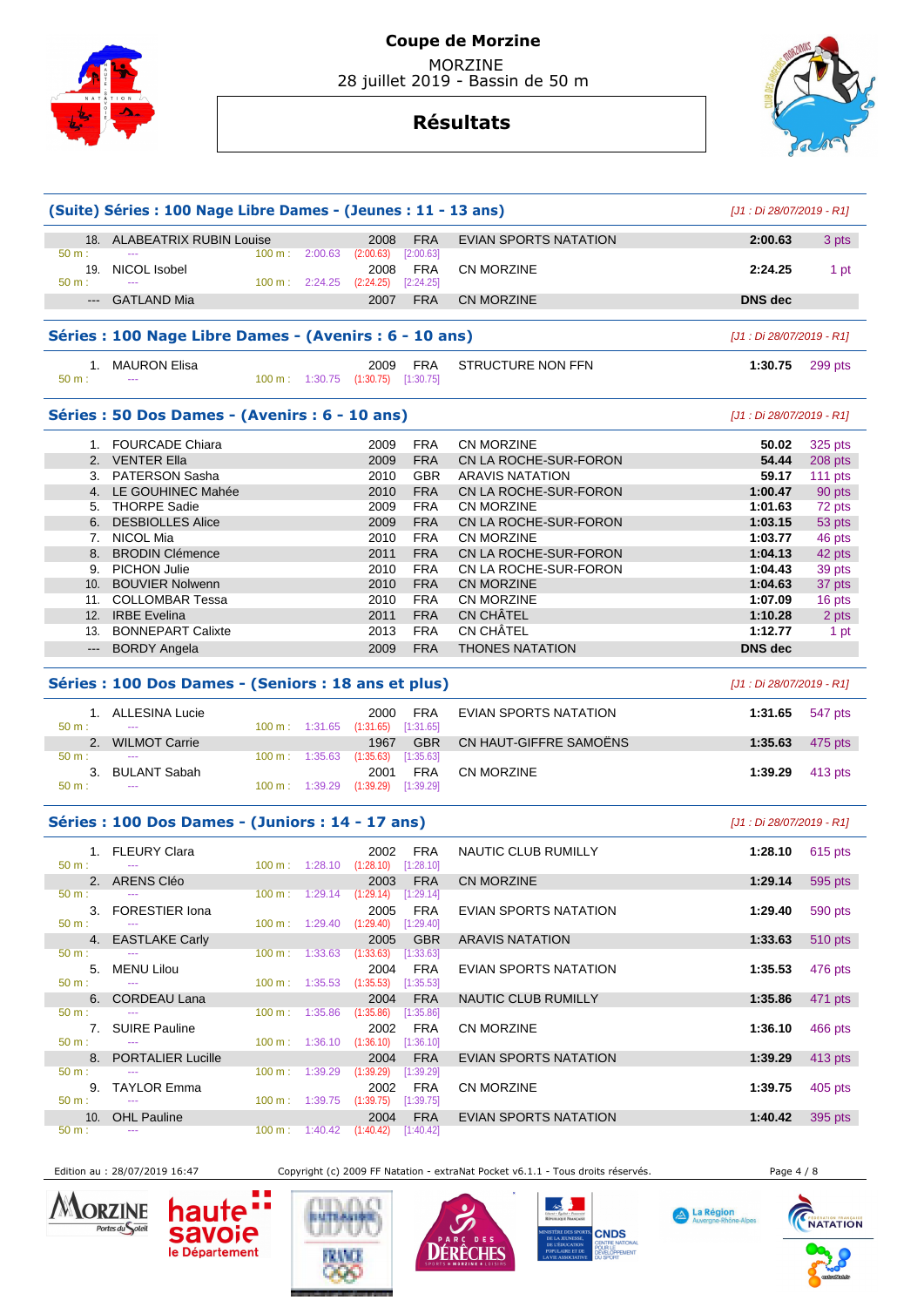

# **Résultats**



|                 | (Suite) Séries : 100 Dos Dames - (Juniors : 14 - 17 ans) |                          |                                              |                       |         |           |  |  |  |  |  |
|-----------------|----------------------------------------------------------|--------------------------|----------------------------------------------|-----------------------|---------|-----------|--|--|--|--|--|
| 11<br>$50 m$ :  | <b>DELERCE Mathilde</b><br>---                           | $100 \text{ m}: 1:40.54$ | <b>FRA</b><br>2005<br>[1:40.54]<br>(1:40.54) | CN MORZINE            | 1:40.54 | 393 pts   |  |  |  |  |  |
| 12 <sub>1</sub> | <b>DUCRET Amélie</b>                                     |                          | <b>FRA</b><br>2003                           | NAUTIC CLUB RUMILLY   | 1:41.35 | 380 pts   |  |  |  |  |  |
| $50 m$ :        | $100 \text{ m}$ :<br>---                                 | 1:41.35                  | (1:41.35)<br>[1:41.35]                       |                       |         |           |  |  |  |  |  |
| 13.             | PERRILLAT BOTTONET Manon                                 |                          | <b>FRA</b><br>2005                           | ARAVIS NATATION       | 1:44.13 | 338 pts   |  |  |  |  |  |
| $50 m$ :        | 100 m:<br>$\cdots$                                       | 1:44.13                  | (1:44.13)<br>[1:44.13]                       |                       |         |           |  |  |  |  |  |
| 14.             | <b>BLANC BOUJON Juliette</b>                             |                          | <b>FRA</b><br>2005                           | EVIAN SPORTS NATATION | 1:44.19 | 337 pts   |  |  |  |  |  |
| $50 m$ :        | 100 m:<br>---                                            | 1:44.19                  | (1:44.19)<br>[1:44.19]                       |                       |         |           |  |  |  |  |  |
| 15.             | SANDFORD Keira                                           |                          | <b>GBR</b><br>2005                           | CN MORZINE            | 1:45.33 | 320 pts   |  |  |  |  |  |
| $50 m$ :        | $100 \text{ m}$ :<br>---                                 | 1:45.33                  | (1:45.33)<br>[1:45.33]                       |                       |         |           |  |  |  |  |  |
| 16.             | <b>RICHARD Tess</b>                                      |                          | <b>FRA</b><br>2005                           | CN MORZINE            | 1:52.57 | $225$ pts |  |  |  |  |  |
| $50 m$ :        | 100 m:<br>---                                            | 1:52.57                  | (1:52.57)<br>[1:52.57]                       |                       |         |           |  |  |  |  |  |
|                 |                                                          |                          |                                              |                       |         |           |  |  |  |  |  |

## **Séries : 100 Dos Dames - (Jeunes : 11 - 13 ans)**

|                  | 1 <sup>1</sup>  | <b>METRAL Lou</b>              |                   |                          | 2006                    | <b>FRA</b> |
|------------------|-----------------|--------------------------------|-------------------|--------------------------|-------------------------|------------|
| $50 m$ :         |                 |                                |                   | $100 \text{ m}: 1:36.81$ | (1:36.81)               | [1:36.81]  |
|                  | 2.              | <b>MCARTHUR Izzy</b>           |                   |                          | 2008                    | <b>FRA</b> |
| $50 m$ :         |                 |                                | $100 \text{ m}$ : | 1:37.36                  | (1:37.36)               | [1:37.36]  |
|                  | 3.              | <b>FREIXANET Clara</b>         |                   |                          | 2006                    | <b>FRA</b> |
| $50 m$ :         |                 |                                | 100 m:            | 1:42.47                  | (1:42.47)               | [1:42.47]  |
|                  | 4.              | POURRAZ Anna                   |                   |                          | 2008                    | <b>FRA</b> |
| $50 \text{ m}$ : |                 |                                | $100 \text{ m}$ : | 1:48.68                  | (1:48.68)               | [1:48.68]  |
|                  | 5.              | <b>FRITZSIMMONS Alanna</b>     |                   |                          | 2007                    | <b>FRA</b> |
| $50 \text{ m}$ : |                 |                                | 100 m:            | 1:53.34                  | $(1:53.34)$ [1:53.34]   |            |
|                  | 6.              | <b>OHL Marine</b>              |                   |                          | 2006                    | <b>FRA</b> |
| $50 m$ :         |                 |                                | 100 m:            | 1:55.46                  | (1:55.46)               | [1:55.46]  |
|                  | 7 <sup>1</sup>  | <b>EASTLAKE Yasmin</b>         |                   |                          | 2007                    | <b>GBR</b> |
| 50 m:            |                 |                                | 100 m:            | 1:57.39                  | $(1:57.39)$ $[1:57.39]$ |            |
|                  | 8.              | <b>COQUILLARD Pauline</b>      |                   |                          | 2006                    | <b>FRA</b> |
| $50 \text{ m}$ : |                 |                                | 100 m:            | 1:58.30                  | (1:58.30)               | [1:58.30]  |
|                  | 9.              | <b>LOREAU Lina</b>             |                   |                          | 2008                    | <b>FRA</b> |
| $50 m$ :         |                 |                                | $100 \text{ m}$ : | 2:01.84                  | (2:01.84)               | [2:01.84]  |
|                  | 10 <sup>2</sup> | <b>COTTET-DUMOULIN Aurélie</b> |                   |                          | 2006                    | <b>FRA</b> |
| $50 m$ :         |                 |                                | $100 \text{ m}$ : | 2:07.60                  | (2:07.60)               | [2:07.60]  |
|                  | 11.             | <b>GAILLARD Lily</b>           |                   |                          | 2008                    | <b>FRA</b> |
| 50 m:            |                 |                                | 100 m:            | 2:07.77                  | (2:07.77)               | [2:07.77]  |
|                  | 12.             | <b>RASERA Cécile</b>           |                   |                          | 2006                    | <b>FRA</b> |
| $50 m$ :         |                 |                                | 100 m:            | 2:08.82                  | (2:08.82)               | [2:08.82]  |
|                  |                 | <b>TARLETON Sophia</b>         |                   |                          | 2007                    | <b>FRA</b> |

|     |                                             |                           | $100 \text{ m}$ . $1.32 \text{ m}$ $1.32 \text{ m}$ |                  |                              |                           |           |
|-----|---------------------------------------------|---------------------------|-----------------------------------------------------|------------------|------------------------------|---------------------------|-----------|
|     | es : 100 Dos Dames - (Jeunes : 11 - 13 ans) |                           |                                                     |                  |                              | [J1 : Di 28/07/2019 - R1] |           |
|     | 1. METRAL Lou                               |                           | 2006<br>100 m: 1:36.81 (1:36.81) [1:36.81]          | <b>FRA</b>       | NAUTIC CLUB RUMILLY          | 1:36.81                   | 454 pts   |
| 2.  | <b>MCARTHUR Izzy</b>                        |                           | 2008                                                | <b>FRA</b>       | <b>CN MORZINE</b>            | 1:37.36                   | 445 pts   |
|     |                                             | $100 \text{ m}$ : 1:37.36 | (1:37.36)                                           | [1:37.36]        |                              |                           |           |
|     | 3. FREIXANET Clara                          |                           | 2006<br>100 m: 1:42.47 (1:42.47) [1:42.47]          | <b>FRA</b>       | EVIAN SPORTS NATATION        | 1:42.47                   | 363 pts   |
|     | 4. POURRAZ Anna                             |                           | 2008                                                | <b>FRA</b>       | CN LA ROCHE-SUR-FORON        | 1:48.68                   | 274 pts   |
|     |                                             |                           | $100 \text{ m}: 1:48.68$ $(1:48.68)$                | [1:48.68]        |                              |                           |           |
|     | 5. FRITZSIMMONS Alanna                      |                           | 2007<br>100 m: 1:53.34 (1:53.34) [1:53.34]          | <b>FRA</b>       | <b>CN MORZINE</b>            | 1:53.34                   | $216$ pts |
|     | 6. OHL Marine                               |                           | 2006                                                | <b>FRA</b>       | <b>EVIAN SPORTS NATATION</b> | 1:55.46                   | $192$ pts |
|     |                                             | $100 \text{ m}: 1:55.46$  | (1:55.46)                                           | [1:55.46]        |                              |                           |           |
|     | 7. EASTLAKE Yasmin                          |                           | 100 m: 1:57.39 (1:57.39) [1:57.39]                  | 2007 GBR         | <b>ARAVIS NATATION</b>       | 1:57.39                   | $171$ pts |
|     | 8. COQUILLARD Pauline                       |                           | 2006                                                | <b>FRA</b>       | <b>CN MORZINE</b>            | 1:58.30                   | 161 pts   |
|     |                                             | $100 \text{ m}: 1:58.30$  | (1:58.30)                                           | [1:58.30]        |                              |                           |           |
|     | 9. LOREAU Lina                              |                           | 2008                                                | FRA              | CN HAUT-GIFFRE SAMOËNS       | 2:01.84                   | 127 pts   |
|     |                                             |                           | 100 m: 2:01.84 (2:01.84)                            | [2:01.84]        |                              |                           |           |
|     | 10. COTTET-DUMOULIN Aurélie                 |                           | 2006                                                | <b>FRA</b>       | <b>CN MORZINE</b>            | 2:07.60                   | 81 pts    |
|     |                                             |                           | $100 \text{ m}: 2:07.60$ $(2:07.60)$                | [2:07.60]        |                              |                           |           |
| 11. | <b>GAILLARD Lily</b>                        |                           | 2008<br>100 m : 2:07.77 (2:07.77)                   | FRA<br>[2:07.77] | <b>CN MORZINE</b>            | 2:07.77                   | 79 pts    |
|     | 12. RASERA Cécile                           |                           | 2006                                                | <b>FRA</b>       | <b>CN MORZINE</b>            | 2:08.82                   | 72 pts    |
|     |                                             |                           | $100 \text{ m}: 2:08.82$ (2:08.82)                  | [2:08.82]        |                              |                           |           |
|     | --- TARLETON Sophia                         |                           | 2007                                                | <b>FRA</b>       | STRUCTURE NON FFN            | <b>DNS</b> dec            |           |

## **Séries : 100 Dos Dames - (Avenirs : 6 - 10 ans)** [J1 : Di 28/07/2019 - R1]

|                  | <sup>1</sup> MAURON Elisa |  |                                    | 2009 FRA STRUCTURE NON FFN | 1:42.90 | 356 pts |
|------------------|---------------------------|--|------------------------------------|----------------------------|---------|---------|
| $50 \text{ m}$ : | $\sim$ $\sim$ $\sim$      |  | 100 m: 1:42.90 (1:42.90) [1:42.90] |                            |         |         |

#### **Séries : 50 Nage Libre Messieurs** [J1 : Di 28/07/2019 - R1]

| 920 pts |
|---------|
| 901 pts |
| 883 pts |
| 869 pts |
| 818 pts |
| 804 pts |
| 783 pts |
| 771 pts |
| 765 pts |
| 764 pts |
| 728 pts |
| 724 pts |
|         |

 **Edition au : 28/07/2019 16:47 Copyright (c) 2009 FF Natation - extraNat Pocket v6.1.1 - Tous droits réservés. Page 5 / 8** 

MORZINE a p n Portes du Soleil **savoie** 

le Département







A La Région

**CNATATION**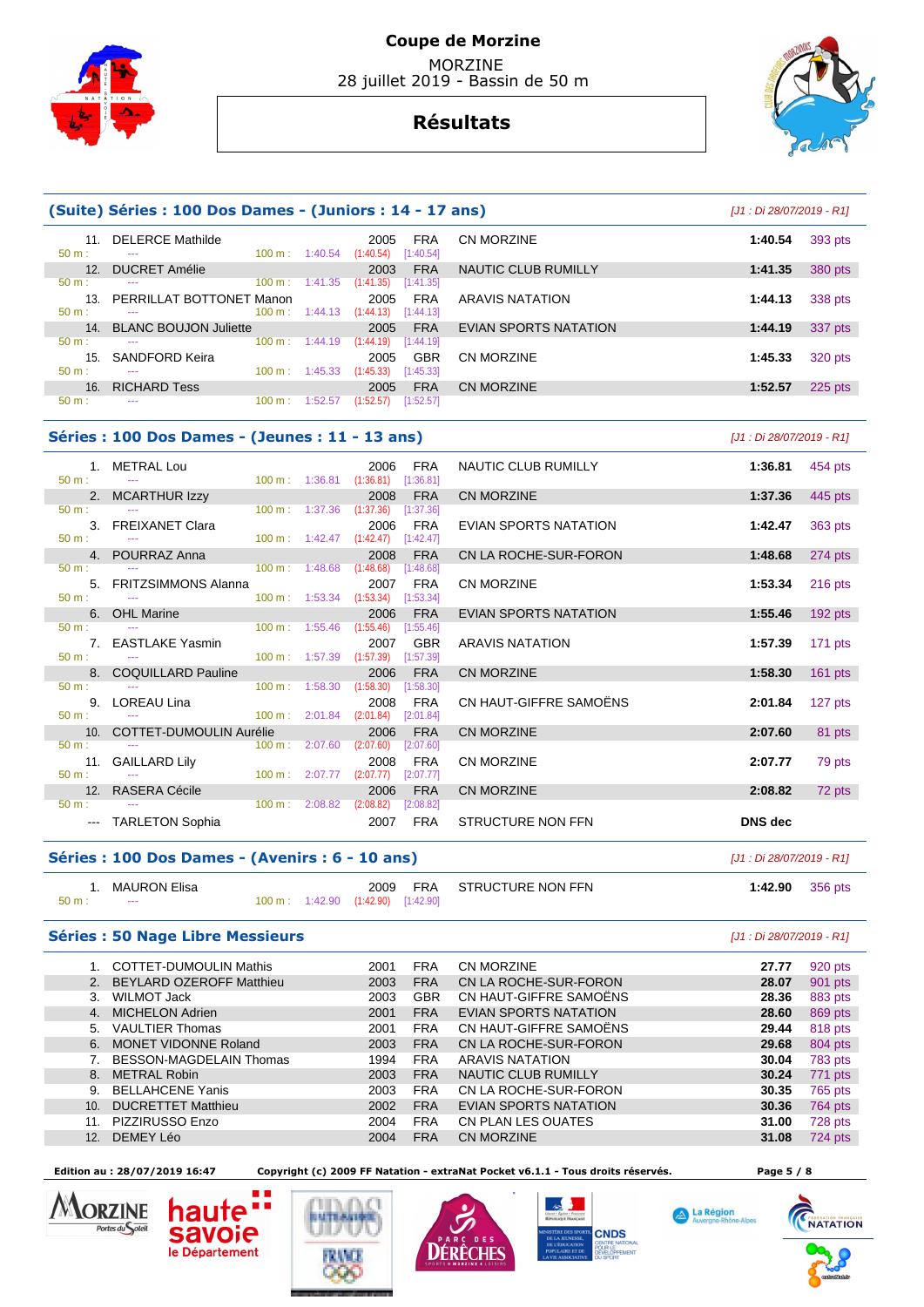



## **Résultats**

#### **(Suite) Séries : 50 Nage Libre Messieurs [J1 : Di 28/07/2019 - R1]** 13. WILMOT Robert 1971 GBR CN HAUT-GIFFRE SAMOËNS **31.51** 700 pts 14. VENTER Duane 1974 RSA CN LA ROCHE-SUR-FORON **31.58** 696 pts 15. DEBARGE Hugo 2002 FRA EVIAN SPORTS NATATION **31.84** 682 pts 16. MARULIER Etienne 2003 FRA EVIAN SPORTS NATATION **31.97** 675 pts 17. VAULTIER Maxime 2005 FRA CN HAUT-GIFFRE SAMOËNS **33.12** 614 pts 18. GOY Noah 2003 FRA THONES NATATION **33.44** 598 pts 19. THORENS Paul 2004 FRA CN MORZINE **34.39** 551 pts 20. PATTY Romain 2005 FRA THONES NATATION **34.42** 549 pts 21. BAUDET Paul 2004 FRA CN HAUT-GIFFRE SAMOËNS **34.48** 546 pts 22. ROUX Kilyann 2006 FRA EVIAN SPORTS NATATION **34.63** 539 pts 23. PUJOL Léo 2004 FRA EVIAN SPORTS NATATION **34.66** 538 pts 24. WILMOT Toby 2005 GBR CN HAUT-GIFFRE SAMOËNS **35.80** 484 pts 25. ALABEATRIX RUBIN Celestin 2006 FRA EVIAN SPORTS NATATION **36.26** 463 pts 26. GOY Lucas 2005 FRA THONES NATATION **36.55** 451 pts 27. HUDRY Valentin 2006 FRA ARAVIS NATATION **36.88** 436 pts 28. JOCHUM Adrien 2004 FRA CN MORZINE **37.49** 410 pts 29. DEMEY Noah 2009 FRA CN MORZINE **39.40** 334 pts 30. CROS Paul 2008 FRA ARAVIS NATATION **39.58** 327 pts 31. LOZANO Romain 2008 FRA ARAVIS NATATION **43.99** 182 pts 32. LAVERRIERE Théo 2007 FRA CN LA ROCHE-SUR-FORON **44.17** 177 pts 33. FARNER Thibaud 2005 FRA CN HAUT-GIFFRE SAMOËNS **45.18** 151 pts 34. BONNEPART Elouan 2011 FRA CN CHÂTEL **49.05** 68 pts 35. ANGELLOZ-NICOUD Arthur 2006 FRA THONES NATATION **49.42** 62 pts 36. ALOGAN Erol 2008 FRA THONES NATATION **51.05** 38 pts 37. DUCRETTET Nathan 2008 FRA CN MORZINE **51.39** 34 pts 38. MUFFAT ES JACQUES Matthias 2010 FRA CN LA ROCHE-SUR-FORON **52.09** 26 pts 39. MENU Andrean 2009 FRA CN MORZINE **56.66** 1 pt 40. LE MOULLEC Matthias 2007 FRA CN HAUT-GIFFRE SAMOËNS **57.24** 1 pt 41. MÉTRAL Alexandre 2009 FRA CN LA ROCHE-SUR-FORON **58.20** 1 pt 42. POURRAZ Sven 2010 FRA CN LA ROCHE-SUR-FORON **58.78** 1 pt 43. LOZANO Damien 2009 FRA ARAVIS NATATION **1:08.07** 1 pt --- GRILLET AUBERT Nolan 2009 FRA CN CHÂTEL **DNS dec**  --- LEFRANCOIS Timeo 2009 FRA CN CHÂTEL **DNS dec**  --- RAMEL-CHAUTAGNAT Donovan 2007 FRA NAUTIC CLUB RUMILLY **DNS dec**

### **Séries : 50 Nage Libre Messieurs - (Avenirs : 6 - 11 ans)** [J1 : Di 28/07/2019 - R1]

|                           | DEMEY Noah                        | 2009 | <b>FRA</b> | CN MORZINE             | 39.40          |         |
|---------------------------|-----------------------------------|------|------------|------------------------|----------------|---------|
|                           |                                   |      |            |                        |                | 334 pts |
| 2.                        | <b>CROS Paul</b>                  | 2008 | <b>FRA</b> | <b>ARAVIS NATATION</b> | 39.58          | 327 pts |
| 3.                        | LOZANO Romain                     | 2008 | <b>FRA</b> | <b>ARAVIS NATATION</b> | 43.99          | 182 pts |
| 4 <sup>1</sup>            | <b>BONNEPART Elouan</b>           | 2011 | <b>FRA</b> | CN CHÂTEL              | 49.05          | 68 pts  |
| 5.                        | ALOGAN Erol                       | 2008 | <b>FRA</b> | <b>THONES NATATION</b> | 51.05          | 38 pts  |
| 6.                        | <b>DUCRETTET Nathan</b>           | 2008 | <b>FRA</b> | CN MORZINE             | 51.39          | 34 pts  |
|                           | <b>MUFFAT ES JACQUES Matthias</b> | 2010 | <b>FRA</b> | CN LA ROCHE-SUR-FORON  | 52.09          | 26 pts  |
| 8.                        | <b>MENU Andrean</b>               | 2009 | <b>FRA</b> | <b>CN MORZINE</b>      | 56.66          | 1 pt    |
| 9.                        | MÉTRAL Alexandre                  | 2009 | <b>FRA</b> | CN LA ROCHE-SUR-FORON  | 58.20          | 1 pt    |
| 10.                       | POURRAZ Sven                      | 2010 | <b>FRA</b> | CN LA ROCHE-SUR-FORON  | 58.78          | 1 pt    |
| 11.                       | LOZANO Damien                     | 2009 | <b>FRA</b> | <b>ARAVIS NATATION</b> | 1:08.07        | 1 pt    |
| $\qquad \qquad -\qquad -$ | <b>GRILLET AUBERT Nolan</b>       | 2009 | <b>FRA</b> | <b>CN CHÂTEL</b>       | <b>DNS</b> dec |         |
|                           | LEFRANCOIS Timeo                  | 2009 | <b>FRA</b> | CN CHÂTEL              | <b>DNS</b> dec |         |

#### **Séries : 100 Nage Libre Messieurs - (Seniors : 19 ans et plus)** [J1 : Di 28/07/2019 - R1]

| 50 m: | BESSON-MAGDELAIN Thomas<br>$- - -$ |  | 1994<br>100 m: 1:05.55 (1:05.55) [1:05.55]       | FRA        | ARAVIS NATATION        | 1:05.55 | 768 pts |
|-------|------------------------------------|--|--------------------------------------------------|------------|------------------------|---------|---------|
|       | <b>WILMOT Robert</b>               |  | 1971                                             | <b>GBR</b> | CN HAUT-GIFFRE SAMOËNS | 1:10.84 | 629 pts |
| 50 m: | $\sim$ $\sim$                      |  | $100 \text{ m}: 1:10.84$ $(1:10.84)$ $[1:10.84]$ |            |                        |         |         |

Edition au : 28/07/2019 16:47 Copyright (c) 2009 FF Natation - extraNat Pocket v6.1.1 - Tous droits réservés.

A La Région









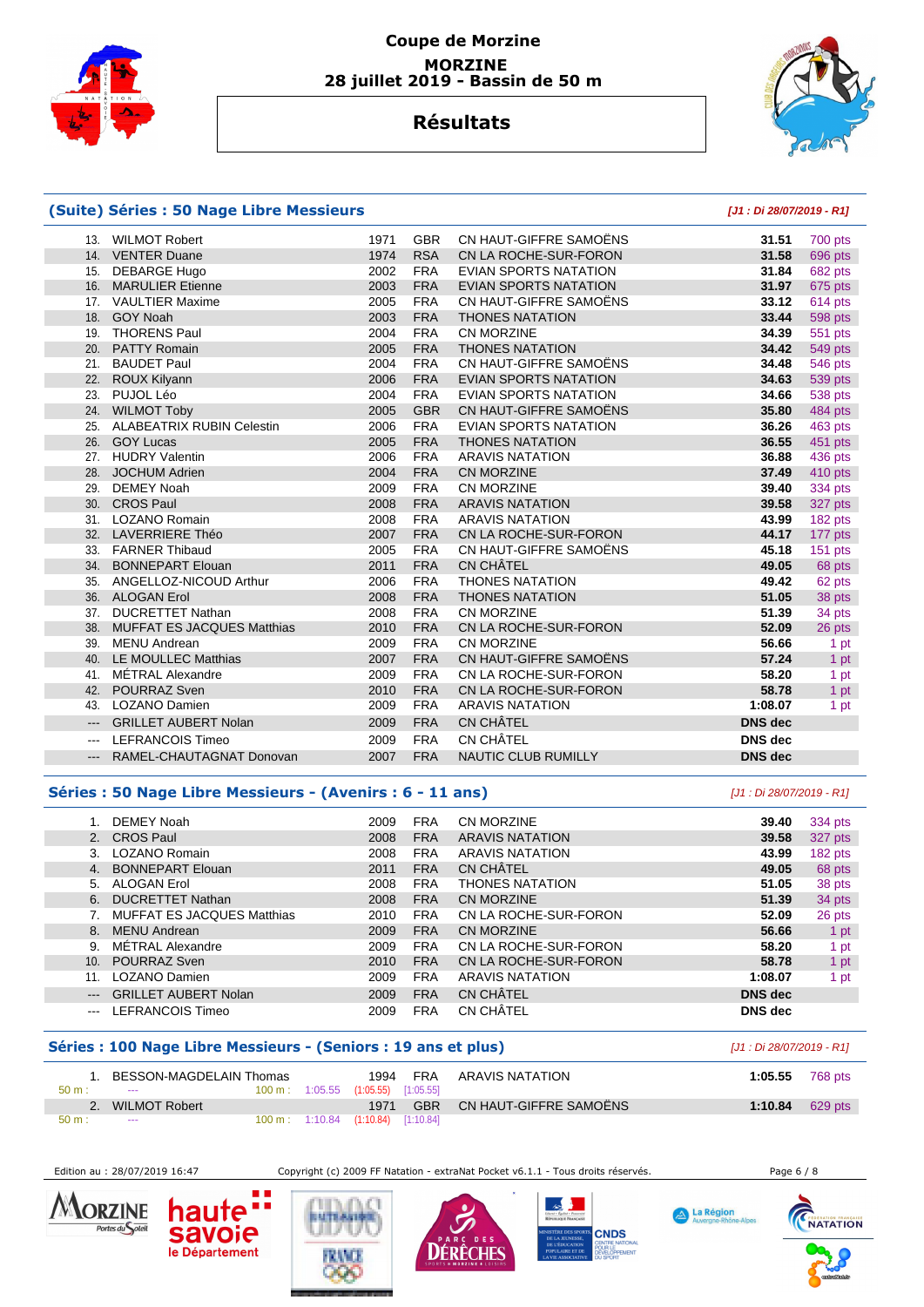

# **Résultats**



|                             | (Suite) Séries : 100 Nage Libre Messieurs - (Seniors : 19 ans et plus) | [J1 : Di 28/07/2019 - R1]                              |                                            |                                      |                              |                           |         |
|-----------------------------|------------------------------------------------------------------------|--------------------------------------------------------|--------------------------------------------|--------------------------------------|------------------------------|---------------------------|---------|
| $50 m$ :                    | 3. FLEURY Xavier<br>$\frac{1}{2}$                                      |                                                        | 1977<br>100 m: 1:13.16 (1:13.16) [1:13.16] | <b>FRA</b>                           | NAUTIC CLUB RUMILLY          | 1:13.16                   | 572 pts |
|                             | Séries : 100 Nage Libre Messieurs - (Juniors : 15 - 18 ans)            |                                                        |                                            |                                      |                              | [J1 : Di 28/07/2019 - R1] |         |
| 1.<br>$50 m$ :              | <b>COTTET-DUMOULIN Mathis</b>                                          | $100 \text{ m}$ : $1:02.46$                            | 2001<br>(1:02.46)                          | <b>FRA</b><br>[1:02.46]              | CN MORZINE                   | 1:02.46                   | 856 pts |
|                             | 2. BEYLARD OZEROFF Matthieu                                            |                                                        | 2003                                       | <b>FRA</b>                           | CN LA ROCHE-SUR-FORON        | 1:03.73                   | 819 pts |
| 50 m:<br>3.<br>$50 m$ :     | <b>WILMOT Jack</b><br>$\sim$ $\sim$                                    | 100 m: 1:03.73<br>100 m: 1:04.26                       | (1:03.73)<br>2003<br>(1:04.26)             | [1:03.73]<br><b>GBR</b><br>[1:04.26] | CN HAUT-GIFFRE SAMOËNS       | 1:04.26                   | 804 pts |
| 4 <sup>1</sup>              | <b>MICHELON Adrien</b>                                                 |                                                        | 2001                                       | <b>FRA</b>                           | EVIAN SPORTS NATATION        | 1:06.84                   | 733 pts |
| $50 m$ :<br>5.<br>$50 m$ :  | <b>VAULTIER Thomas</b>                                                 | 100 m: 1:06.84<br>100 m: 1:07.38                       | (1:06.84)<br>2001<br>(1:07.38)             | [1:06.84]<br><b>FRA</b><br>[1:07.38] | CN HAUT-GIFFRE SAMOËNS       | 1:07.38                   | 718 pts |
| 6.                          | <b>MONET VIDONNE Roland</b>                                            |                                                        | 2003                                       | <b>FRA</b>                           | CN LA ROCHE-SUR-FORON        | 1:09.70                   | 658 pts |
| $50 m$ :<br>50 m:           | 7. DEMEY Léo<br>$\mathbb{Z} \to \mathbb{Z}$                            | 100 m: 1:09.70<br>$100 \text{ m}: 1:11.05$ $(1:11.05)$ | (1:09.70)<br>2004                          | [1:09.70]<br><b>FRA</b><br>[1:11.05] | CN MORZINE                   | 1:11.05                   | 623 pts |
|                             | 8. METRAL Robin                                                        |                                                        | 2003                                       | <b>FRA</b>                           | <b>NAUTIC CLUB RUMILLY</b>   | 1:11.60                   | 610 pts |
| 50 m:<br>9.<br>$50 m$ :     | PIZZIRUSSO Enzo<br>$\sim$ $\sim$                                       | 100 m: 1:11.60<br>$100 \text{ m}: 1:12.03$ $(1:12.03)$ | (1:11.60)<br>2004                          | [1:11.60]<br><b>FRA</b><br>[1:12.03] | <b>CN PLAN LES OUATES</b>    | 1:12.03                   | 599 pts |
| 10.                         | <b>DEBARGE Hugo</b>                                                    |                                                        | 2002                                       | <b>FRA</b>                           | <b>EVIAN SPORTS NATATION</b> | 1:14.09                   | 550 pts |
| $50 m$ :<br>11.<br>$50 m$ : | <b>THORENS Paul</b><br>$\cdots$                                        | 100 m: 1:14.09<br>100 m: 1:17.14                       | (1:14.09)<br>2004<br>(1:17.14)             | [1:14.09]<br><b>FRA</b><br>[1:17.14] | <b>CN MORZINE</b>            | 1:17.14                   | 481 pts |
|                             | 12. GOY Noah                                                           |                                                        | 2003                                       | <b>FRA</b>                           | <b>THONES NATATION</b>       | 1:19.79                   | 424 pts |
| $50 m$ :<br>13.<br>$50 m$ : | <b>BAUDET Paul</b><br>$\sim$                                           | 100 m: 1:19.79<br>$100 \text{ m}: 1:22.61$ $(1:22.61)$ | (1:19.79)<br>2004                          | [1:19.79]<br><b>FRA</b><br>[1:22.61] | CN HAUT-GIFFRE SAMOËNS       | 1:22.61                   | 368 pts |
|                             | 14. JOCHUM Adrien                                                      |                                                        | 2004                                       | <b>FRA</b>                           | <b>CN MORZINE</b>            | 1:24.48                   | 333 pts |
| $50 m$ :                    | $\sim$ $\sim$                                                          | $100 \text{ m}: 1:24.48$                               | (1:24.48)                                  | [1:24.48]                            |                              |                           |         |

### **Séries : 100 Nage Libre Messieurs - (Jeunes : 12 - 14 ans)** [J1 : Di 28/07/2019 - R1]

| $50 \text{ m}$ : $-$ | 1. VAULTIER Maxime                                      | $100 \text{ m}: 1:19.88$ $(1:19.88)$ |                                    | 2005      | <b>FRA</b><br>[1:19.88] | CN HAUT-GIFFRE SAMOËNS | 1:19.88        | 423 pts |
|----------------------|---------------------------------------------------------|--------------------------------------|------------------------------------|-----------|-------------------------|------------------------|----------------|---------|
|                      | 2. WILMOT Toby                                          |                                      |                                    | 2005      | <b>GBR</b>              | CN HAUT-GIFFRE SAMOËNS | 1:22.01        | 380 pts |
| $50 m$ :             | $100 \text{ m}$ : 1:22.01<br>$\sim$ $\sim$              |                                      |                                    | (1:22.01) | [1:22.01]               |                        |                |         |
|                      | 3. ALABEATRIX RUBIN Celestin                            |                                      |                                    | 2006      | <b>FRA</b>              | EVIAN SPORTS NATATION  | 1:23.50        | 351 pts |
| $50 m$ :             | $100 \text{ m}$ : $1:23.50$<br><b>Contract Contract</b> |                                      |                                    | (1:23.50) | [1:23.50]               |                        |                |         |
|                      | 4. PATTY Romain                                         |                                      |                                    | 2005      | <b>FRA</b>              | <b>THONES NATATION</b> | 1:23.56        | 350 pts |
| 50 m:                |                                                         | $100 \text{ m}: 1:23.56$             |                                    | (1:23.56) | [1:23.56]               |                        |                |         |
|                      | 5. HUDRY Valentin                                       |                                      |                                    | 2006      | <b>FRA</b>              | ARAVIS NATATION        | 1:24.50        | 333 pts |
| $50 \text{ m}$ : $-$ |                                                         | $100 \text{ m}: 1:24.50$             |                                    | (1:24.50) | [1:24.50]               |                        |                |         |
|                      | 6. GOY Lucas                                            |                                      |                                    | 2005      | <b>FRA</b>              | <b>THONES NATATION</b> | 1:29.11        | 254 pts |
| $50 m$ :             |                                                         |                                      | $100 \text{ m}: 1:29.11 (1:29.11)$ |           | [1:29.11]               |                        |                |         |
|                      | 7. FARNER Thibaud                                       |                                      |                                    | 2005      | <b>FRA</b>              | CN HAUT-GIFFRE SAMOËNS | 1:42.69        | 84 pts  |
| $50 \text{ m}$ : $-$ |                                                         | $100 \text{ m}: 1:42.69$             |                                    | (1:42.69) | [1:42.69]               |                        |                |         |
|                      | 8. LAVERRIERE Théo                                      |                                      |                                    | 2007      | <b>FRA</b>              | CN LA ROCHE-SUR-FORON  | 1:48.32        | 40 pts  |
| $50 \text{ m}$ :     |                                                         | $100 \text{ m}: 1:48.32$             |                                    | (1:48.32) | [1:48.32]               |                        |                |         |
|                      | 9. ANGELLOZ-NICOUD Arthur                               |                                      |                                    | 2006      | <b>FRA</b>              | <b>THONES NATATION</b> | 2:04.11        | 1 pt    |
| $50 \text{ m}$ :     | $100 \text{ m}$ : 2:04.11 (2:04.11)                     |                                      |                                    |           | [2:04.11]               |                        |                |         |
|                      | 10. LE MOULLEC Matthias                                 |                                      |                                    | 2007      | <b>FRA</b>              | CN HAUT-GIFFRE SAMOËNS | 2:15.08        | 1 pt    |
| $50 \text{ m}$ :     | $100 \text{ m}$ : 2:15.08                               |                                      |                                    | (2:15.08) | [2:15.08]               |                        |                |         |
|                      | --- RAMEL-CHAUTAGNAT Donovan                            |                                      |                                    | 2007      | <b>FRA</b>              | NAUTIC CLUB RUMILLY    | <b>DNS</b> dec |         |

hai

Edition au : 28/07/2019 16:47 Copyright (c) 2009 FF Natation - extraNat Pocket v6.1.1 - Tous droits réservés. Page 7 / 8



H **savoie** le Département







**CINATATION** A La Région